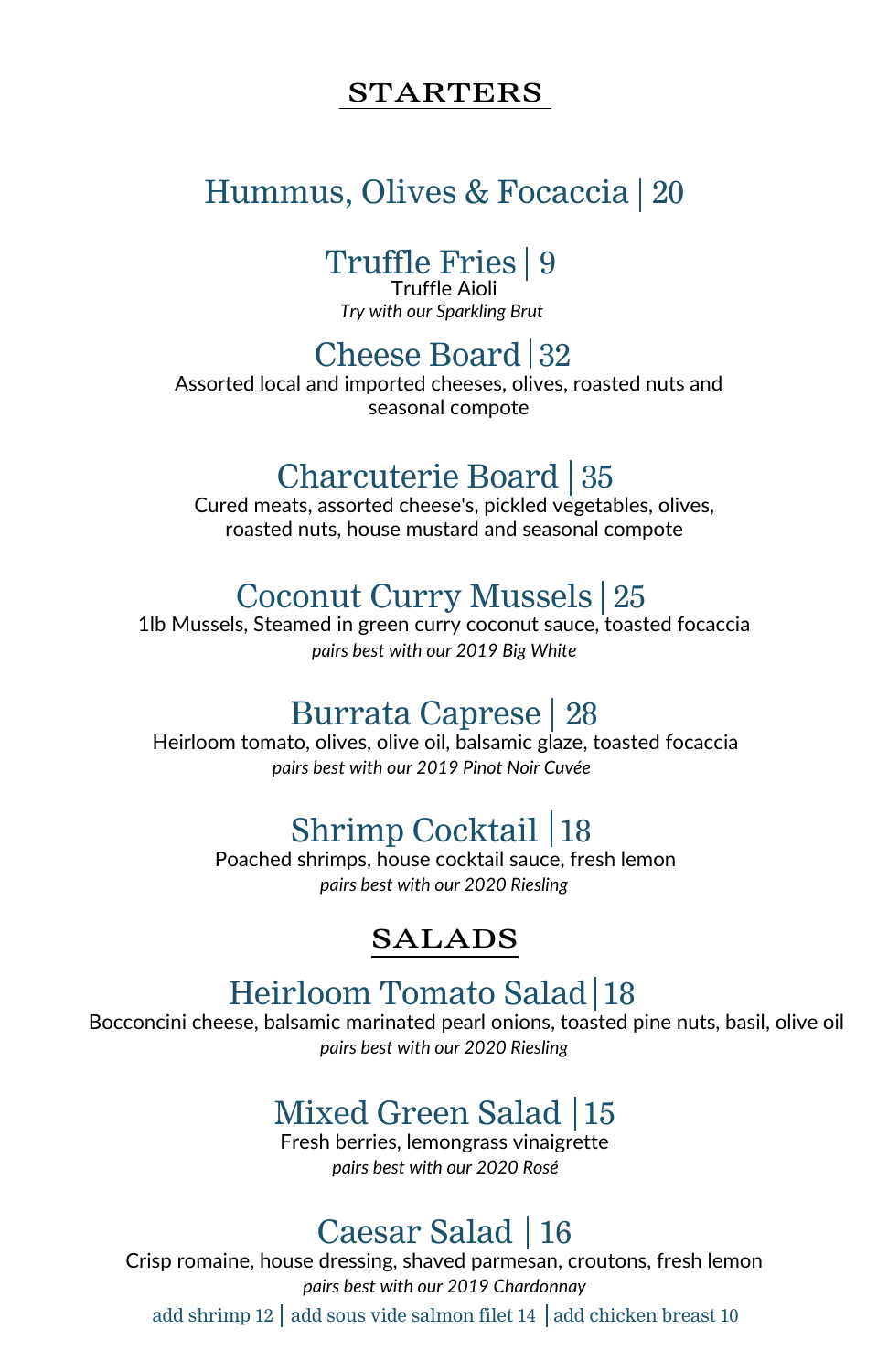#### PIZZA

# The Premier 28

Grilled Steak, red onion, wild mushrooms, green peppercorns, bocconcini, mozza, Marzano tomato sauce, demi glace *pairs best with our 2019 The Premier*

# Roasted Chicken 25

Roast chicken, bacon, mushrooms, basil pesto sauce, sweetie drop peppers, balsamic glaze *pairs best with our 2019 Pinot Noir Cuvée*

## Prosciutto 25

Prosciutto, pineapple, Fresno pepper, house smoked mozzarella, Marzano tomato sauce, honey drizzle *pairs best with our 2020 Riesling*

# Three Meat 25

Pepperoni, chorizo, salami, red onion, pickled jalapeno, Marzano tomato sauce, mozzarella *pairs best with our 2019 Big Red*

## Pulled Pork 25

BBQ Pulled pork, Marzano tomato sauce, brie, mozzarella, apple. Side of Coleslaw. *pairs best with our 2019 Pinot Noir Cuvée*

# Vegetable 24

Artichoke hearts, kalamata olives, roast garlic, fresh arugula, sundried tomatoes', Marzano tomato sauce, mozzarella *pairs best with our Sparkling Brut*

# Margherita 22

Marzano tomato sauce, bocconcini, fresh basil *pairs best with our 2019 Big White*

Gluten free crust +3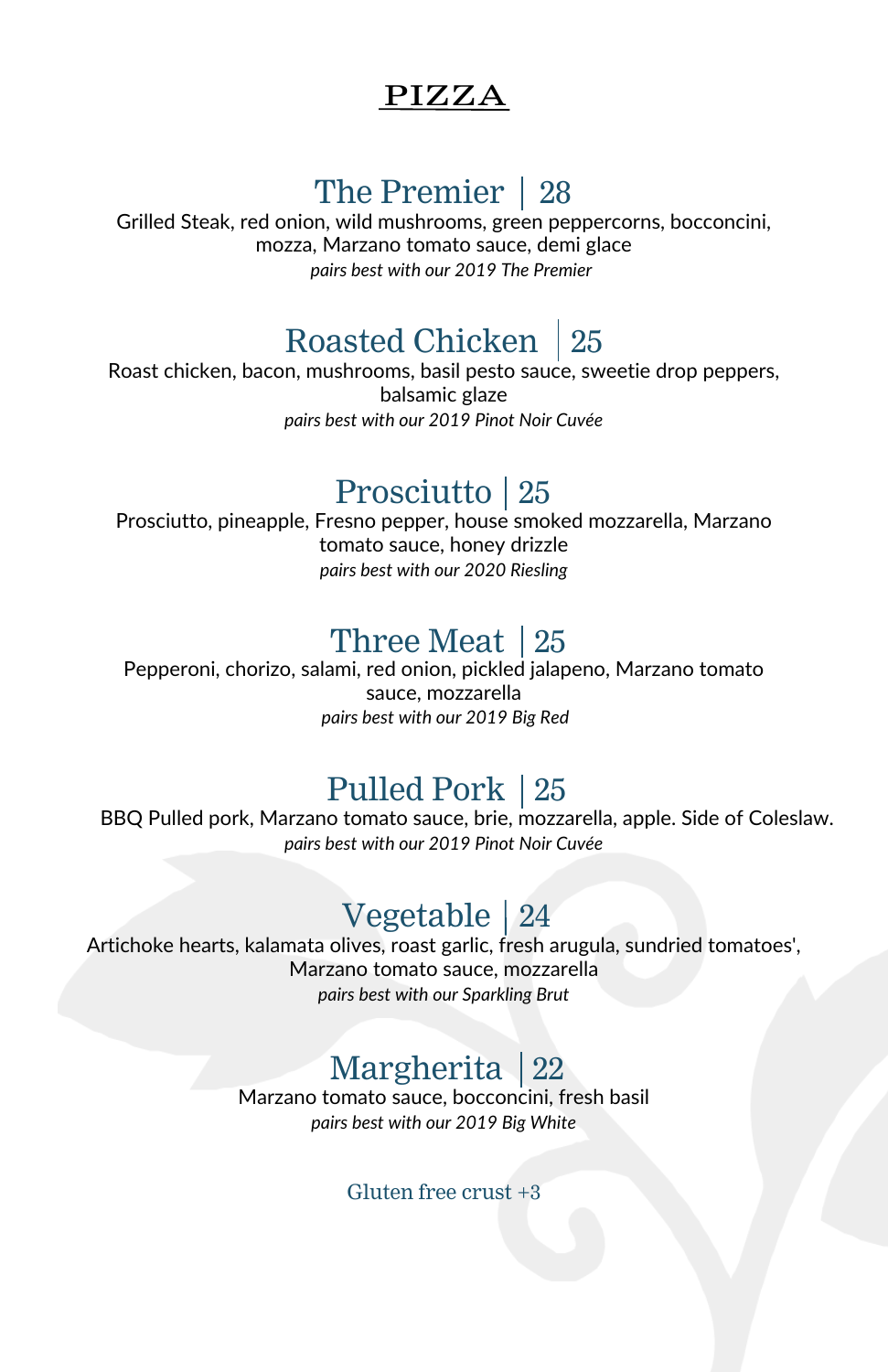#### MAINS

# Steak & Frites 37

12oz New York steak, peppercorn demi glace *pairs best with our 2019 The Premier* add shrimp 12

# Schnitzel Sandwich 25

Fried asparagus, hollandaise, Pretzel Bun *pairs best with our 2020 Riesling*

## Chuck Burger 25

Ground chuck, bacon, champagne cheddar, lettuce, tomato, pickle, onion, garlic aioli, brioche bun, fries or salad *pairs best with our 2019 Pinot Noir Cuvée*

## Chicken Shawarma 21

Fresh tomato, cucumber, red onion, tzatziki and tahini sauce, fries or salad *pairs best with our 2021 Viognier*

## Penne Seafood Puttanesca 30

Shrimp, mussels, olives, capers, fresno peppers, tomato sauce, shaved parmesan *pairs best with our Sparkling Brut*

# Fettuccine Alfredo 21

Mushrooms, garlic, heavy cream, parmesan add shrimp 12 add sous vide salmon filet 14 add chicken breast 10 *pairs best with our 2019 Chardonnay*

# Steak Salad 30

8oz New York Steak, greens, grilled pear, golden beets, candied pecans, blue cheese, sliced striploin, gorgonzola vinaigrette *pairs best with our 2020 Rosé*